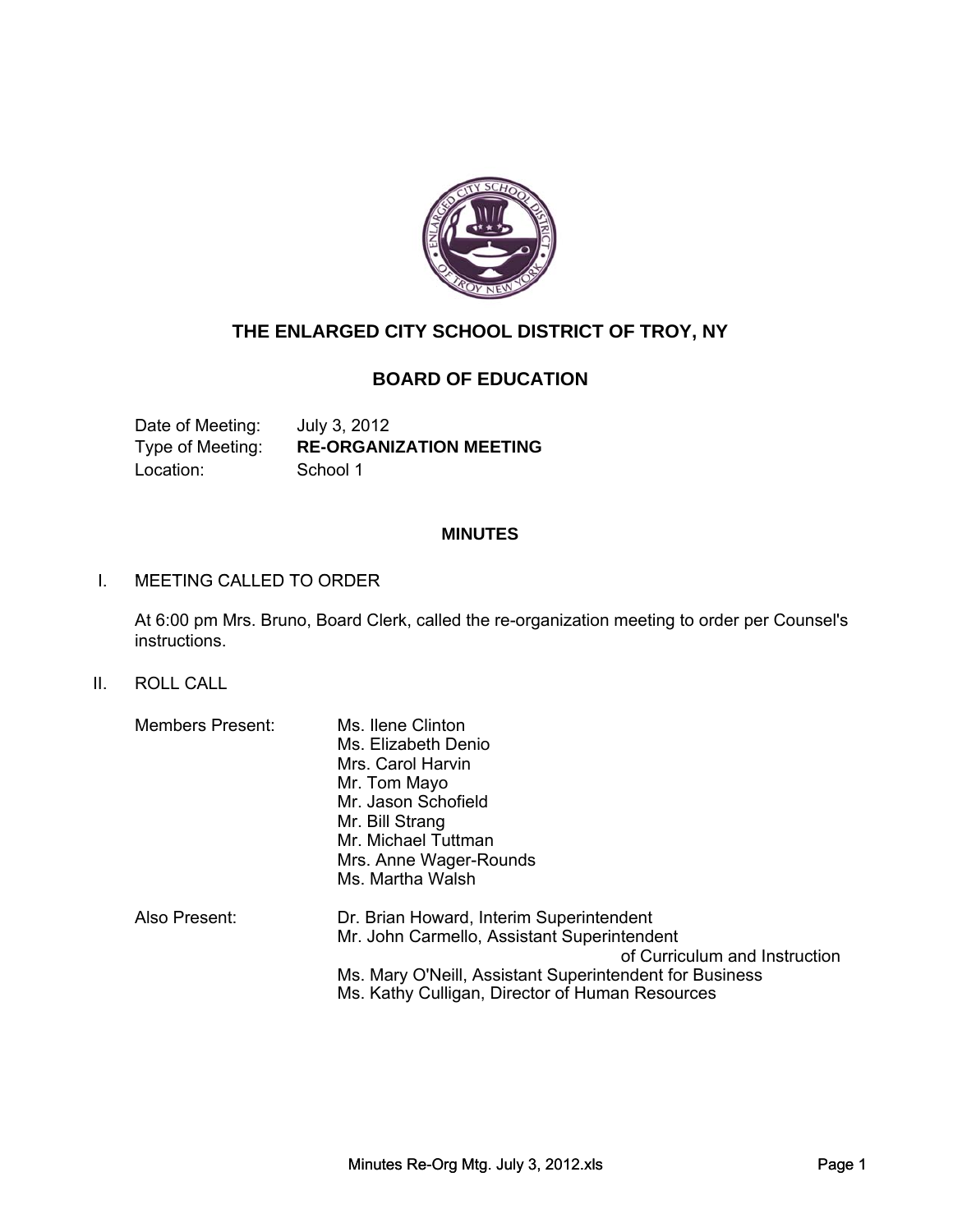#### **PART I**

## III. ADMINISTRATION OF OATH - NEWLY ELECTED BOARD MEMBERS

Mrs. Bruno administered the Oath to the following Board members who also signed an Oath of Office.

- Elizabeth Denio (Term July 1, 2012 June 30, 2015)
- Jason Schofield (Term July 1, 2012 June 30, 2015)
- Martha Walsh (Term July 1, 2012 June 30, 2015)
- IV. ELECTION OF BOARD OF EDUCATION PRESIDENT Fiscal 2012-13 (Education Law 2504, 2563)
	- Mrs. Bruno called for nominations for Board President.

Mr. Mayo nominated Mrs. Wager-Rounds. Second: Mr. Schofield Mr. Strang nominated Ms. Clinton. Second: Ms. Walsh Mr. Schofield made a motion to close nominations. Second: Mr. Tuttman

Ms. Clinton asked to make a statement. Ms. Clinton asked to make a

Mrs. Wager-Rounds asked if this was normal procedure. Ms. Ahearn stated there are no provisions which preclude a statement by the nominee.

Mrs. Wager-Rounds stated she has been the Board President for one year and another year would be beneficial since there our many outstanding district issues. She has served the district diligently and wholeheartedly, making students the priority.

Ms. Clinton stated that she would like to Board to consider her for President. On the agenda there are three resolutions for district mission, vision and goals. These all focus on improving student achievement. She would draw from her experience as an administrator for 35 years, former teacher and Board member for 5 years.

#### **Poll vote was taken for Mrs. Wager-Rounds: Carried: (No: Ms. Clinton, Ms. Denio, Mrs. Harvin, Mr. Strang) 5-4**

Poll vote was taken for Ms. Clinton (No: Mr. Mayo, Mr. Schofield, Mr. Tuttman, Mrs. Wager-Rounds, Ms.Walsh) Defeated: 4-5

Mrs. Bruno stated Mrs. Wager-Rounds was elected Board President.

V. OATH OF OFFICE TO NEWLY-ELECTED PRESIDENT

(Public Officer's Law 5, 10, 30) Mrs. Bruno administered the oath to Mrs.Wager-Rounds. Mrs. Wager-Rounds presided over the remainder of the meeting.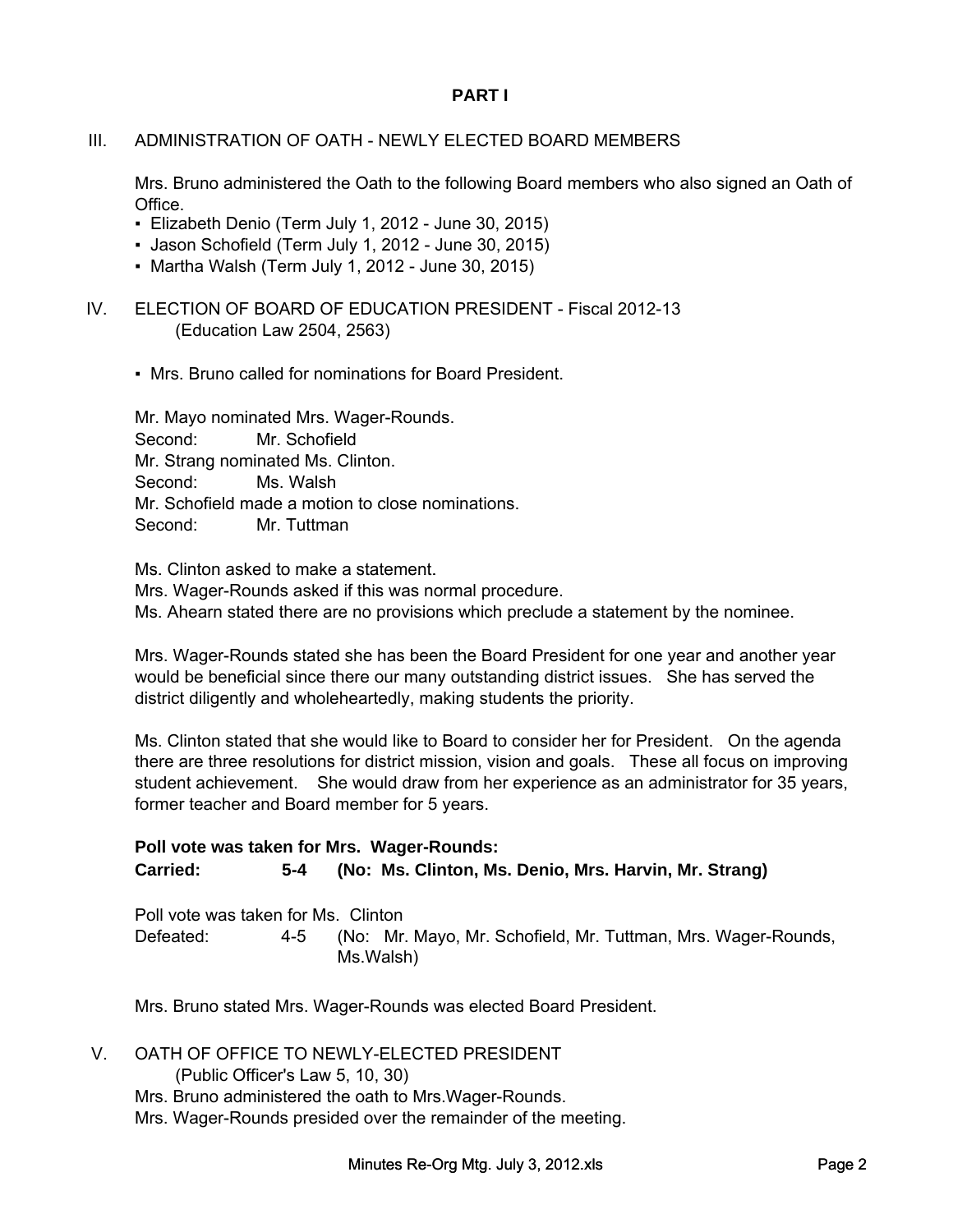- VI. ELECTION OF BOARD OF EDUCATION VICE PRESIDENT Fiscal 2012-13 (Education Law 2504, 2563)
	- Mrs. Wager-Rounds called for nominations for Vice President.

Ms. Walsh nominated Ms. Clinton. Second: Mr. Strang Ms. Wager-Rounds nominated Mr. Mayo. Second: Mr. Schofield Mrs. Harvin nominated herself. Second: Mr. Tuttman Mrs. Wager-Rounds made to close nominations. Second: Mr. Schofield A poll vote was taken for Ms. Clinton. A poll vote was taken for Mr. Mayo. (No: Mrs. Harvin, Mr. Mayo, Mr. Schofield, Mr. Tuttman, Mrs. Rounds) Defeated: (No: Ms. Clinton, Mrs. Harvin, Ms. Denio, Mr. Strang, Ms. Walsh) Defeated: 4-5 4-5 A poll vote was taken for Mrs. Harvin. Discussion: Mr. Schofield stated all three resolutions have been defeated due to tie. He suggested that VP not be decided until all members can work together and would like the vote to be tabled. Ms. Ahearn stated there is no provision which requires the Board to elected Vice President at the re-organization meeting. (No: Ms. Clinton, Ms. Denio, Mr. Mayo, Mr. Strang, Mrs. Wager-Rounds, Ms. Walsh) Defeated: 3-6

**Mrs. Wager-Rounds made a motion to table the vote for Vice President. Second: Mr. Schofield (No: Ms. Clinton, Mrs. Harvin, Ms. Denio, Mr. Mayo, Mr. Strang, Ms. Walsh) Defeated: 3-6**

**Mr. Tuttman made a motion to call for nominations for Vice President. Second: Mrs. Wager-Rounds**

Mrs. Harvin nominated herself. Second: Mr. Schofield Ms. Wager-Rounds nominated Mr. Mayo. Second: Mr. Schofield Ms. Walsh nominated Ms. Clinton. Second: Mr. Strang Mr. Schofield nominated Mr. Strang. Second: Mr. Mayo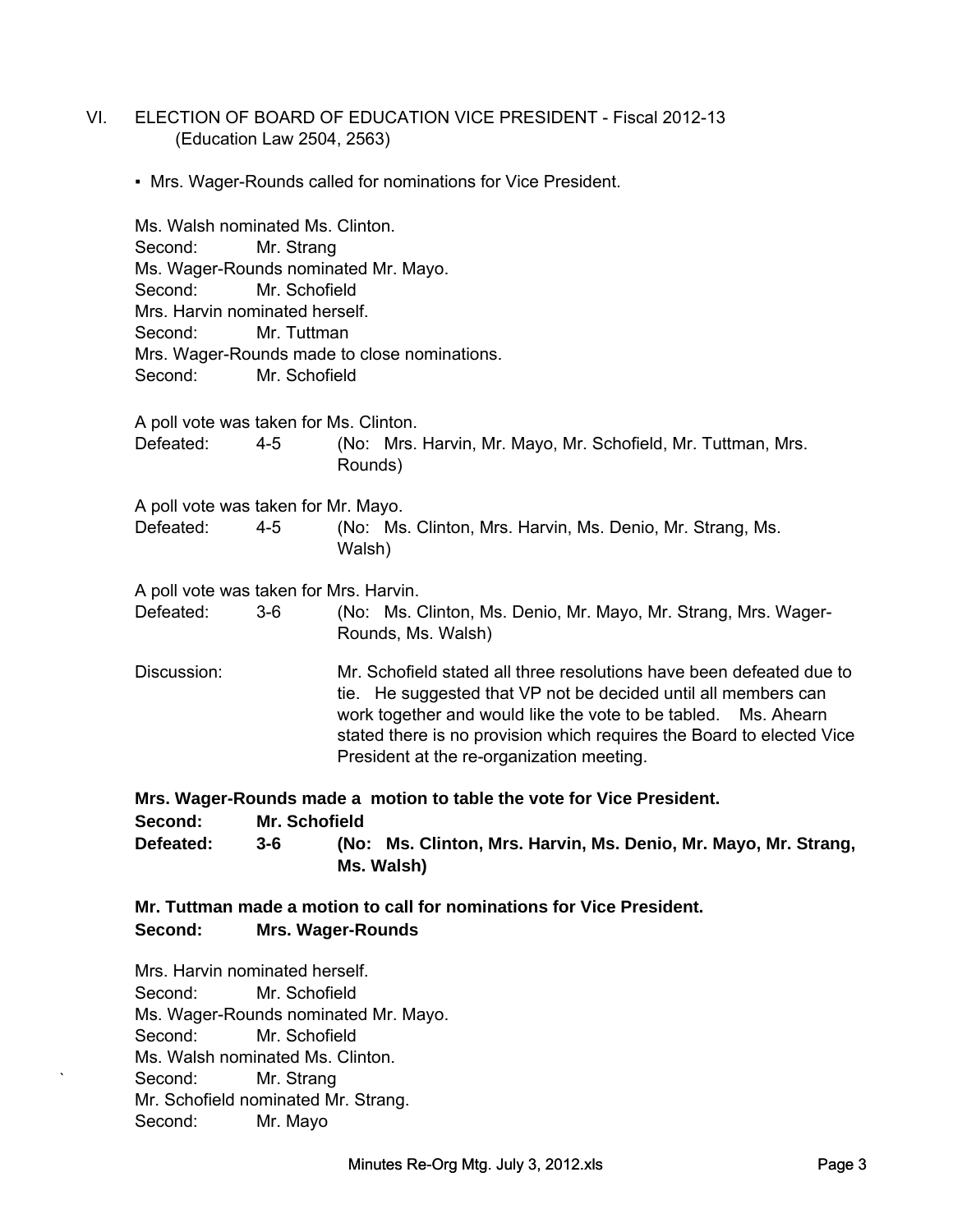Mr. Mayo requested his nomination for Vice President be withdrawn. Second: Mrs. Wager-Rounds

A poll vote was taken for Mrs. Harvin.

(No: Ms. Clinton, Ms. Denio, Mr. Mayo, Mr. Strang, Mrs. Rounds, Ms. Walsh) Defeated: 3-6

A poll vote was taken for Ms. Clinton. Defeated: 4-5 (No: Mrs. Harvin, Mr. Mayo, Mr. Schofield, Mr. Tuttman, Mrs. Rounds) 4-5

#### **A poll vote was taken for Mr. Strang. Carried: (No: Ms. Clinton, Mrs. Harvin) 7-2**

Mrs. Bruno stated Mr. Strang was elected Vice President.

VII. OATH OF OFFICE TO NEWLY-ELECTED VICE PRESIDENT (Public Officer's Law 5, 10, 30) Mrs. Bruno administered the oath to Mr. Strang.

#### VIII. APPOINTMENT OF PARLIAMENTARIAN

Mr. Schofield nominated Mr. Mayo to be Parliamentarian. Second: Mrs. Wager-Rounds Mrs. Harvin nominated herself. Second: Mr. Tuttman Ms. Clinton nominated Mr. Tuttman to be Parliamentarian. Mr. Tuttman declined the nomination.

**Mrs. Wager-Rounds made a motion for the following resolution: Second: Mr. Schofield A poll vote was taken for Mr. Mayo. Carried: (No: Mrs. Harvin) A poll vote was taken for Mrs. Harvin. Defeated: 8-1 3-6 (No: Mrs. Clinton, Ms. Denio, Mr. Mayo, Mr. Schofield, Mr. Strang, Mrs. Rounds.)**

BE IT RESOLVED, that the Board of Education appoint Board Member **Tom Mayo** to serve as Board Parliamentarian for fiscal year 2012-13.

IX. APPOINTMENT OF FOIL APPEALS OFFICER (Public Officer's Law 89 (a)(4))

> Second: Mr. Schofield Discussion: Mr. Tuttman held this position last year. Mrs. Wager-Rounds nominated Mr. Tuttman to be FOIL Appeal Officer.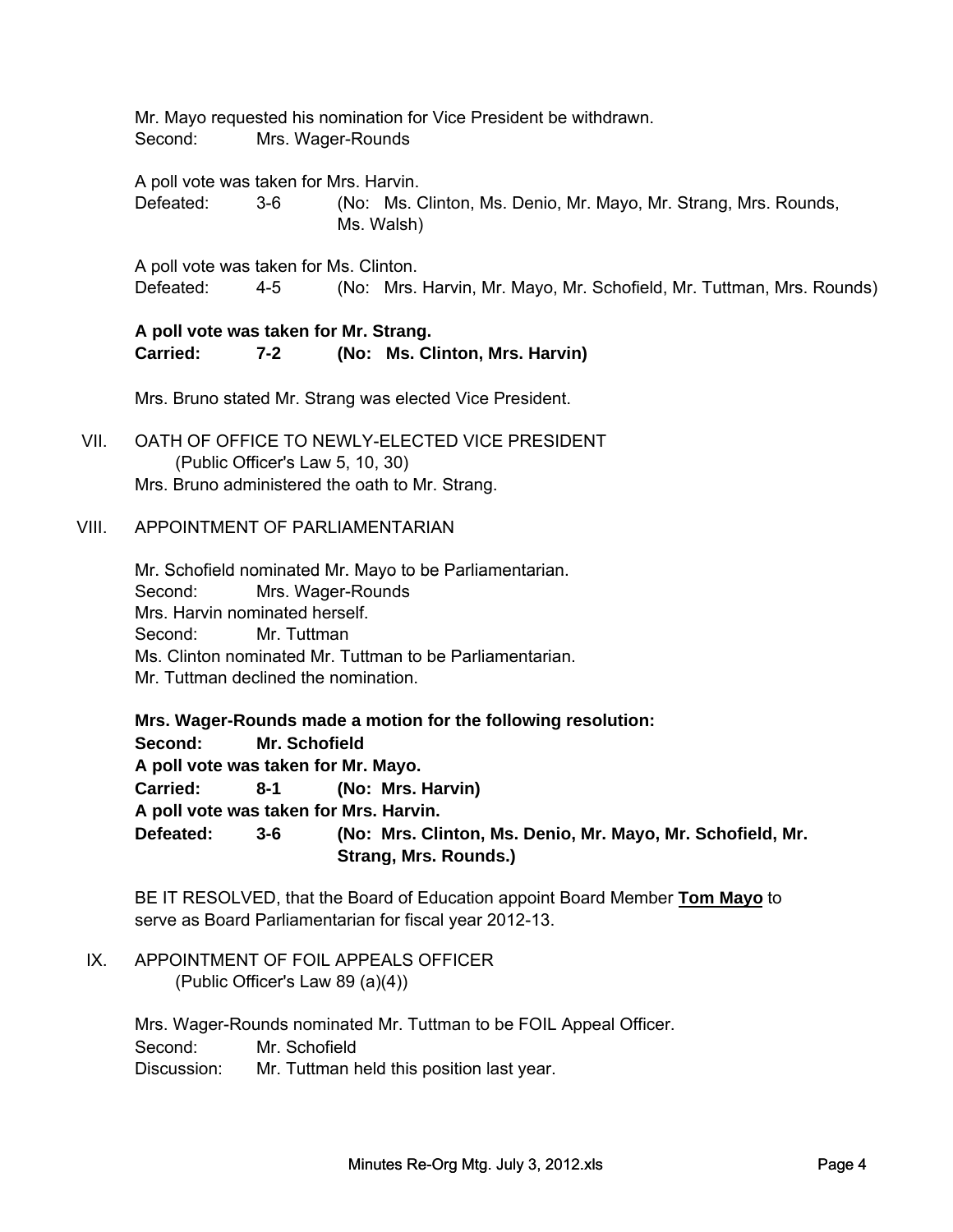#### **Mrs. Wager-Rounds made a motion for the following resolution: Second: Mr. Mayo Carried: 9-0**

BE IT RESOLVED, that the Board of Education appoint Board Member **Michael Tuttman** as Appeals Officer for Freedom of Information Requests (such appointment being allowed by Paragraph {a} of Subdivision 4 of Section 89 of the Public Officers Law).

#### **PART II**

- X. BOARD OF EDUCATION APPOINTMENTS (effective July 1, 2012 June 30, 2013)
	- a. Clerk to the Board of Education (Education Law 2503, Commissioner's Regulation 170.2)

**Mrs. Wager-Rounds made a motion for the following resolution: Second: Mr. Mayo Carried: 9-0**

BE IT RESOLVED, that the Board of Education, appoints **Mary Beth Bruno** to serve as Board Clerk to the Board of Education for fiscal year 2012-2013.

b. Oath of Office to the Clerk to the Board of Education 2011-2012 (administered by President of the Board of Education) Mrs. Wager-Rounds administered the oath to Mrs. Bruno.

**Mrs. Wager-Rounds made a motion for the following agenda: Second: Mr. Schofield Carried: 9-0**

c. Internal Claims Auditor (Education Law 2526, Commissioner's Regulation 170.2)

BE IT RESOLVED, that the Board of Education, upon the recommendation of the Superintendent, appoint **Gerald Tysiak** as Internal Claims Auditor for fiscal year July 1, 2012 through June 30, 2013.

**Mrs. Wager-Rounds made a motion for Consent Agenda for Items (d) through (p). Second: Mr. Mayo Carried: 9-0**

d. Independent Auditor (Education Law 2116-a and 8 NYCRR 170.2)

BE IT RESOLVED, that the Board of Education, upon the recommendation of the Superintendent, appoint **Cusack & Co.** as Independent Auditor for fiscal year July 1, 2012 through June 30, 2013.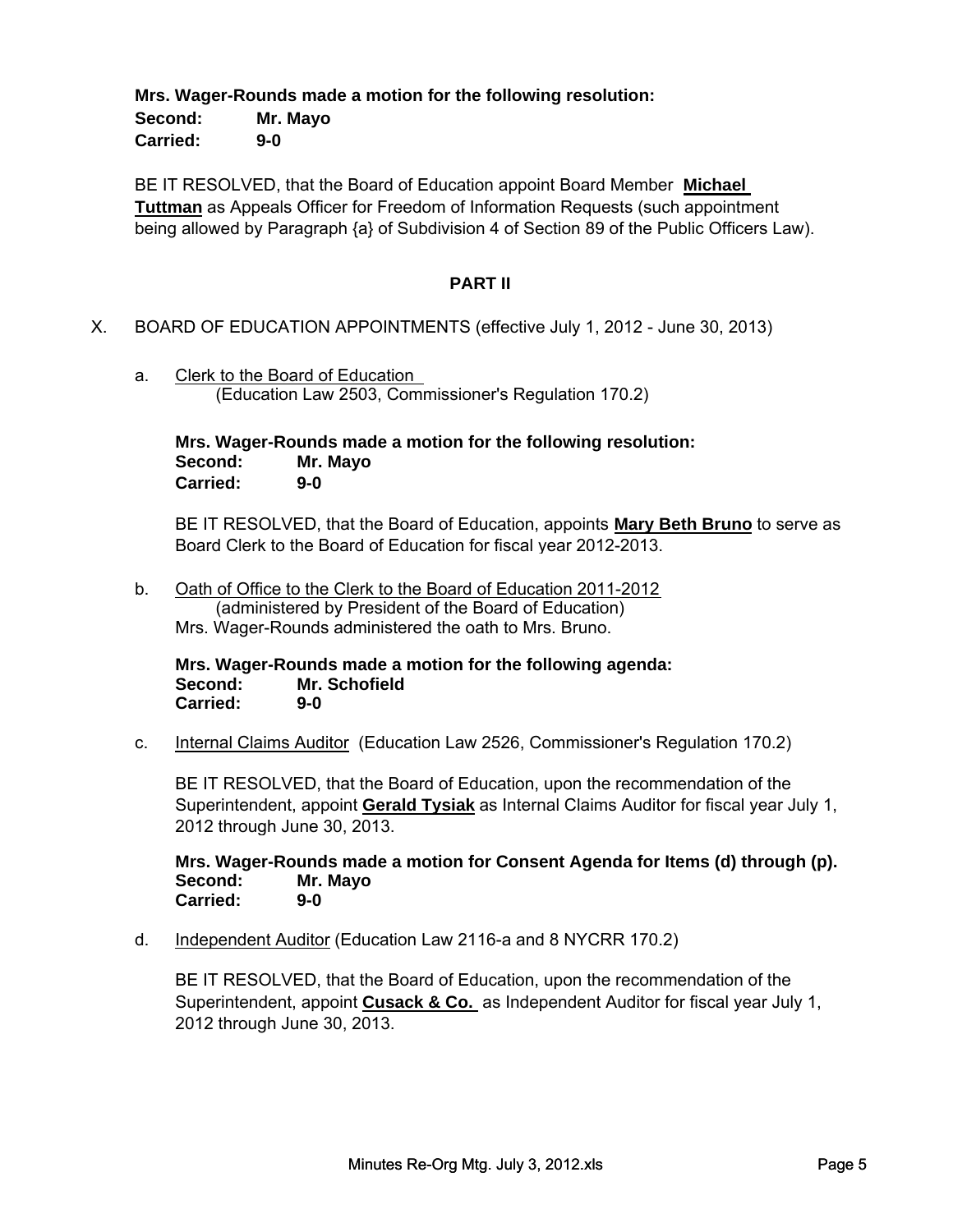#### e. School Attorney

BE IT RESOLVED, that the Board of Education, upon the recommendation of the Superintendent, appoint the law firm of **Guercio & Guercio, LLP** as School Attorney for the purpose of general and labor counsel for fiscal year July 1, 2012 through June 30, 2013.

f. Records Access Officer (8 NYCRR Section 185.2(a)(1)

BE IT RESOLVED, that the Board of Education, upon the recommendation of the Superintendent, appoint **Mary Beth Bruno** as Records Access Officer for fiscal year July 1, 2012 through June 30, 2013.

g. Tax Collector (Education Law 2506, Commissioner's Regulation 170.2)

BE IT RESOLVED, that the Board of Education, upon the recommendation of the Superintendent, appoint **Maureen Hernick** as Tax Collector and also as the individual who will continue to assume the duties of Tax Collector for fiscal year July 1, 2012 through June 30, 2013.

h. School District Treasurer (Education Law 2503, Commissioner's Regulation 170.2)

BE IT RESOLVED, that the Board of Education, upon the recommendation of the Superintendent, appointment of **Kathleen Cietek** to serve as School District Treasurer for fiscal year 2012-2013.

i. Purchasing Agent (8 NYCRR 170.2)

BE IT RESOLVED, that the Board of Education, upon the recommendation of the Superintendent, appointment of **Paul Apicella** to serve as Purchasing Agent until December 31, 2012.

j. District's Title IX Compliance Officer

BE IT RESOLVED, that the Board of Education, upon the recommendation of the Superintendent, appoint **Kathleen Culligan** as the District's Title IX Compliance Officer for the school year 2012-2013.

k. Section 504 Compliance Officer

BE IT RESOLVED, that the Board of Education, upon the recommendation of the Superintendent, appoint **John Carmello** as the Section 504 Compliance Officer, effective July 1, 2012 until through June 30, 2013.

l. District School Medical Officers (Commissioner's Regulations 136.2)

BE IT RESOLVED, that the Board of Education, upon the recommendation of the Superintendent, appoint the following as School District Medical Officers for 2012-13 school year:

| Dr. Isaac Racela | <b>Riverview Pediatrics</b>              |
|------------------|------------------------------------------|
| Dr. John O'Bryan | Dr, Andrew Gunther (football games only) |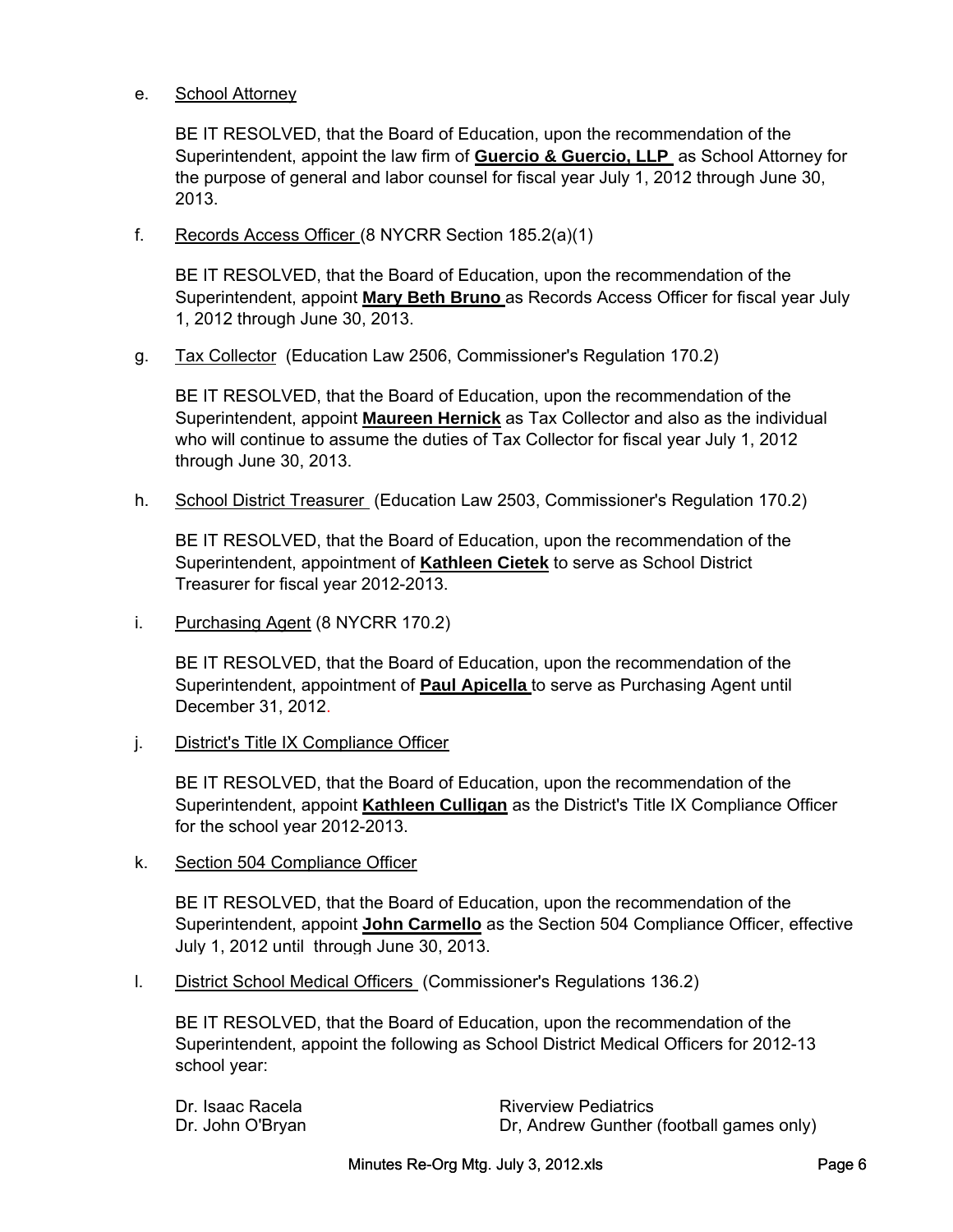#### m. Medicaid Compliance Officer

BE IT RESOLVED, that the Board of Education, upon the recommendation of the Superintendent, appoint **John Carmello** as Medicaid Compliance Officer for 2012-13 school year.

n. Central Treasurer for Extra-Curricular Classroom Activity Accounts (Education Law 2503)

BE IT RESOLVED, that the Board of Education, upon the recommendation of the Superintendent, appoint **Giovanna Driscoll** as Central Treasurer for Extra-Curricular Classroom Activities Accounts, for the period July 1, 2012 through June 30, 2013.

o. Determiner of Residency and Homeless Liaison

BE IT RESOLVED, that the Board of Education, upon the recommendation of the Superintendent, appoint **Talia Gamble** as Determiner of Residency and Homeless Liaison for the period July 1, 2012 through June 30, 2013.

p. Attendance Officer (Education Law 3213)

BE IT RESOLVED, that the Board of Education, upon the recommendation of the Superintendent, appoint **Barbara Paulsen** as Attendance Officer for the period July 1, 2012 through June 30, 2013.

Mrs. Bruno administered the oath to Kathleen Cietek, School District Treasurer.

q. Oath to Appointed Officers (Public Officer's Law 5, 10, 30)

▪Attendance Officer ▪Internal Claims Auditor ▪Tax Collector ▪School District Treasurer

XI. BOARD OF EDUCATION DESIGNATIONS (effective July 1, 2012 - June 30, 2013)

**Mrs. Wager-Rounds made a motion for Consent Agenda for Items (a) through (c): Second: Mr. Mayo Carried: Mr. Tuttman asked about the times for BOE meetings. The business meeting will be at 7:00 pm and workshops will begin at 6:00 pm. Discussion: 9-0**

a. Official Bank Depository - All Funds

BE IT RESOLVED, the Board of Education, upon the recommendation of the Superintendent, designate the following bank as depositories of the District funds for the 2012-13 school year:

| First Niagara Bank: | Trust & Agency Fund - Checking | <b>Student Activities Fund - Checking</b> |
|---------------------|--------------------------------|-------------------------------------------|
|                     | General Fund - Checking        | Payroll - Checking                        |
|                     | Special Aid Fund - Checking    | <b>General Fund - Money Market</b>        |
|                     | School Lunch Fund - Checking   | Capital Fund - Checking                   |
|                     |                                | <b>Tax Account - Money Market</b>         |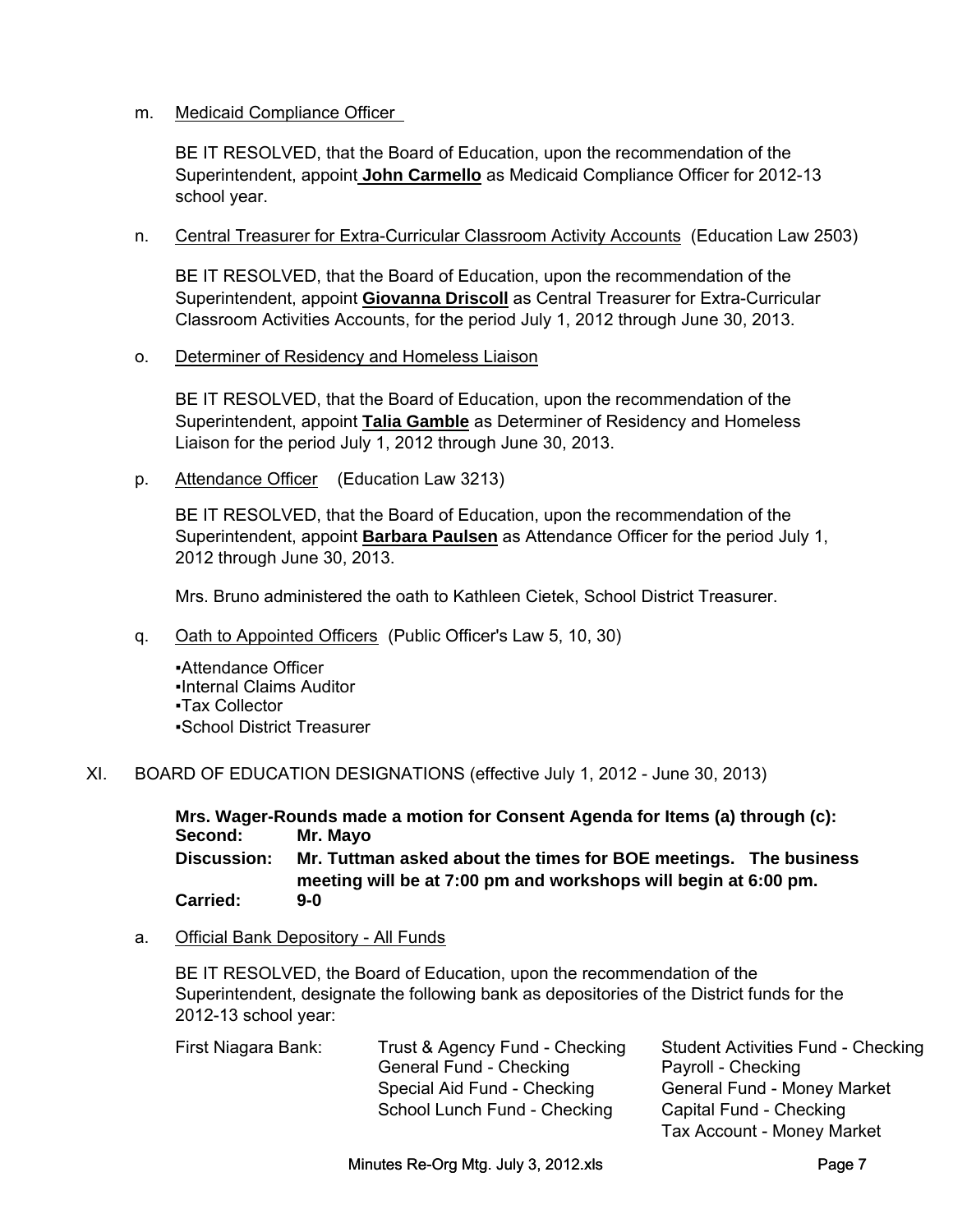b. Regular Monthly Meetings (Education Law 2504) (scheduled attached)

BE IT RESOLVED, that the Board of Education will hold business meeting on the first Wednesday each month at 7:00 pm and third Wednesday at 6:00 pm as workshop meeting effective July 3, 2012.

FURTHER RESOLVED, that if such meeting is cancelled, an alternate date is to be scheduled.

c. Official Newspaper (Education Law 2004)

BE IT RESOLVED, that the Board of Education designate *The Record* as the Troy City School District's official newspaper for the 2012-13 fiscal year. The Interim Superintendent of Schools shall be the Spokesperson for the District relating to media matters.

## **XII. BOARD OF EDUCATION AUTHORIZATIONS (effective July 1, 2012 - June 30, 2013)**

**Mrs. Wager-Rounds made a motion for Consent Agenda for Items (a) through (f): Second: Mr. Mayo Carried: 9-0**

# a. Chief School Officer to Certify Payrolls

(Education Law 2523, Commissioner's Regulation 170.2)

(Education Law 2523, Commissioner's Regulation 170.2)<br>BE IT RESOLVED, that the Board of Education authorize the Chief School Officer to<br>certify payrolls. Chief School Officer shall be the Interim Superintendent of Schools; BE IT RESOLVED, that the Board of Education authorize the Chief School Officer to certify payrolls. Chief School Officer shall be the Interim Superintendent of Schools; in his absence it shall be the Assistant Superintendent for Curriculum and Instruction.

BE IT RESOLVED, that the Board of Education authorize the Superintendent to approve staff attendance at conferences, conventions, workshops, etc. with expense during fiscal year 2012-2013.

c. (Education Law 1709-39, Commissioner's Regulation 170.2) Authorization to Establish Petty Cash Funds

BE IT RESOLVED, that the Board of Education, upon the recommendation of the Superintendent, establish for the 2012-2013 school year, petty cash in the amount of \$75 each as follows:

The Custodian of each of the \$75. Petty Cash Funds shall be:

| Principal, PS2          | <b>Brian Dunn</b>    |
|-------------------------|----------------------|
| Principal, PS14         | Joseph Marian        |
| Principal, PS16         | Mary Beth Brur       |
| Principal, PS18         | Paul Apicella        |
| Principal, Carroll Hill | <b>Donald Kearns</b> |
|                         |                      |

Principal, Doyle Middle School o Principal, Troy High School no Board of Education Central Business Office Stock Room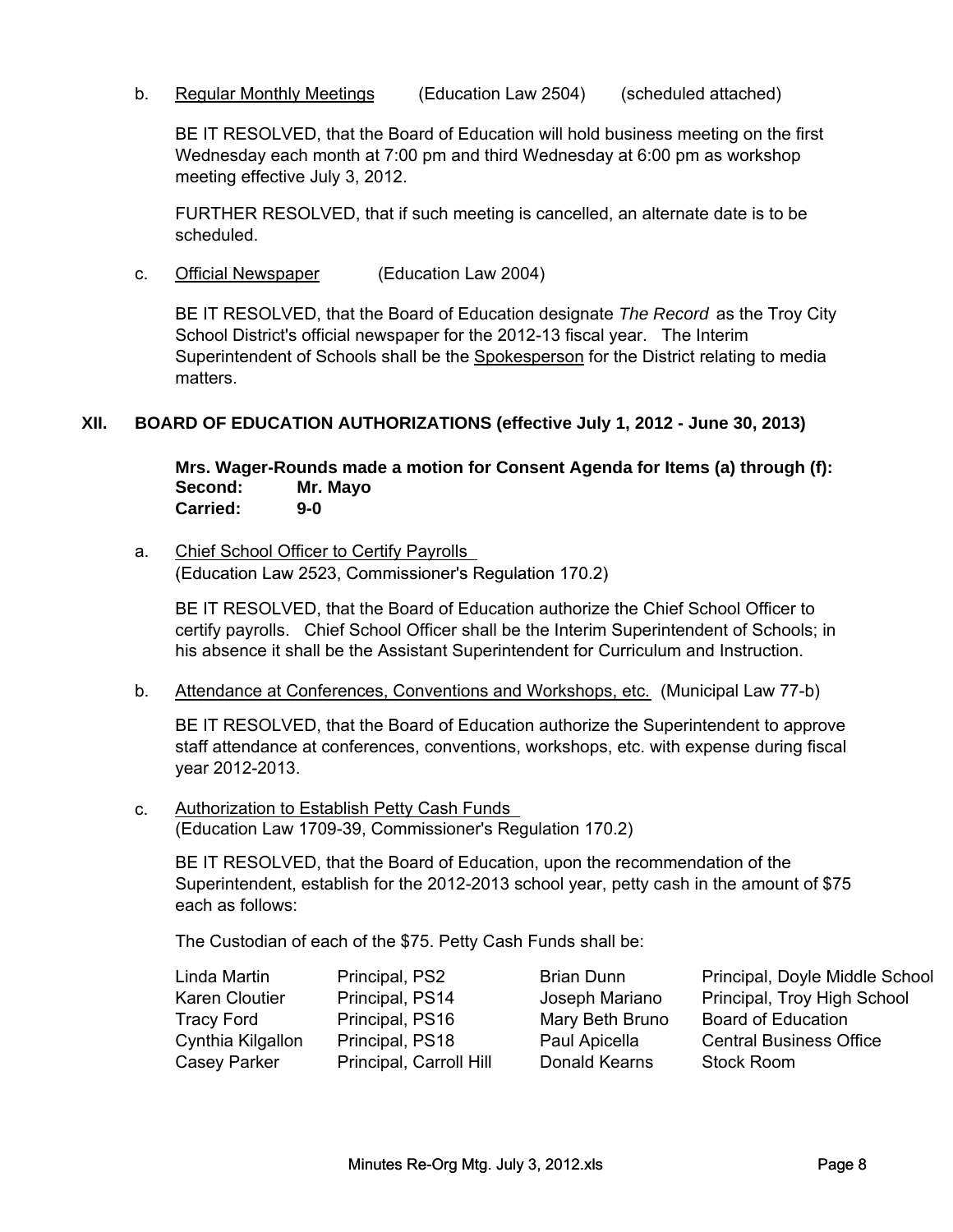## d. Designation of Authorized Signatures of Checks (Education Law 2523)

BE IT RESOLVED, that the Board of Education, upon the recommendation of the Superintendent, approve the signature of the Business Administrator - **Mary O'Neill** and approve the signature of the District Treasurer, **Kathleen Cietek**, each individually, as authorization for checks, and be it

FURTHER RESOLVED, that the Board of Education, upon the recommendation of the Superintendent, approve checks to be signed with the facsimile signature of the Business Administrator or District Treasurer, as reproduced on the check signer.

#### e. Authorization for the Treasurer to Invest Funds (Education Law 2503)

BE IT RESOLVED, that the Board of Education, upon the recommendation of the Superintendent, authorize the Treasurer to invest funds as they become available into Certificates of Deposit, Time Deposit Accounts, Treasury Bills and Repurchase Agreements on Treasury Bills with New York State Banks in accordance with legal provisions, and

FURTHER RESOLVED, that the Board of Education, upon the recommendation of the Superintendent, request that the Treasurer report such investments at the next regular Board meeting following the investment action.

f. Chief School Officer to Make Transfer of Funds (Education Law 2523)

BE IT RESOLVED, that the Board of Education authorizes the Chief School Officer to approve Budget Transfers of less than \$10,000. within major budget categories and that all transfers be reported to the Board on a monthly basis.

#### XIII. DIGNITY FOR ALL STUDENTS ACT (DASA) COORDINATORS

**Mrs. Wager-Rounds made a motion to approve the following resolution: Second: Mr. Mayo Discussion: Mr. Carmello stated that school counselors have been designated as coordinators in each building in response to the new Act which became effective July 1, 2012.**

**Carried: 9-0**

*BE IT RESOLVED, that the Board of Education, upon the recommendation of the Superintendent, appoints the following individuals as Dignity for All Students Act Coordinators for the school year 2012-2013:* 

| Ashley Grande - School 1       | Qiana Young - CHS                                   |
|--------------------------------|-----------------------------------------------------|
| Immaculine Jolivert - School 2 | TBD - School 18                                     |
| Lauren Reynolds - School 14    | Sonya Shaw - DMS                                    |
| Laura Stukenborg – School 16   | Christine Dauphinais - THS and District Coordinator |

#### **XIV. DESIGNEE TO APPOINT IMPARTIAL HEARING OFFICERS (IHO)**

**Mrs. Wager-Rounds made a motion to approve the following resolution: Second: Mr. Mayo Carried: 9-0**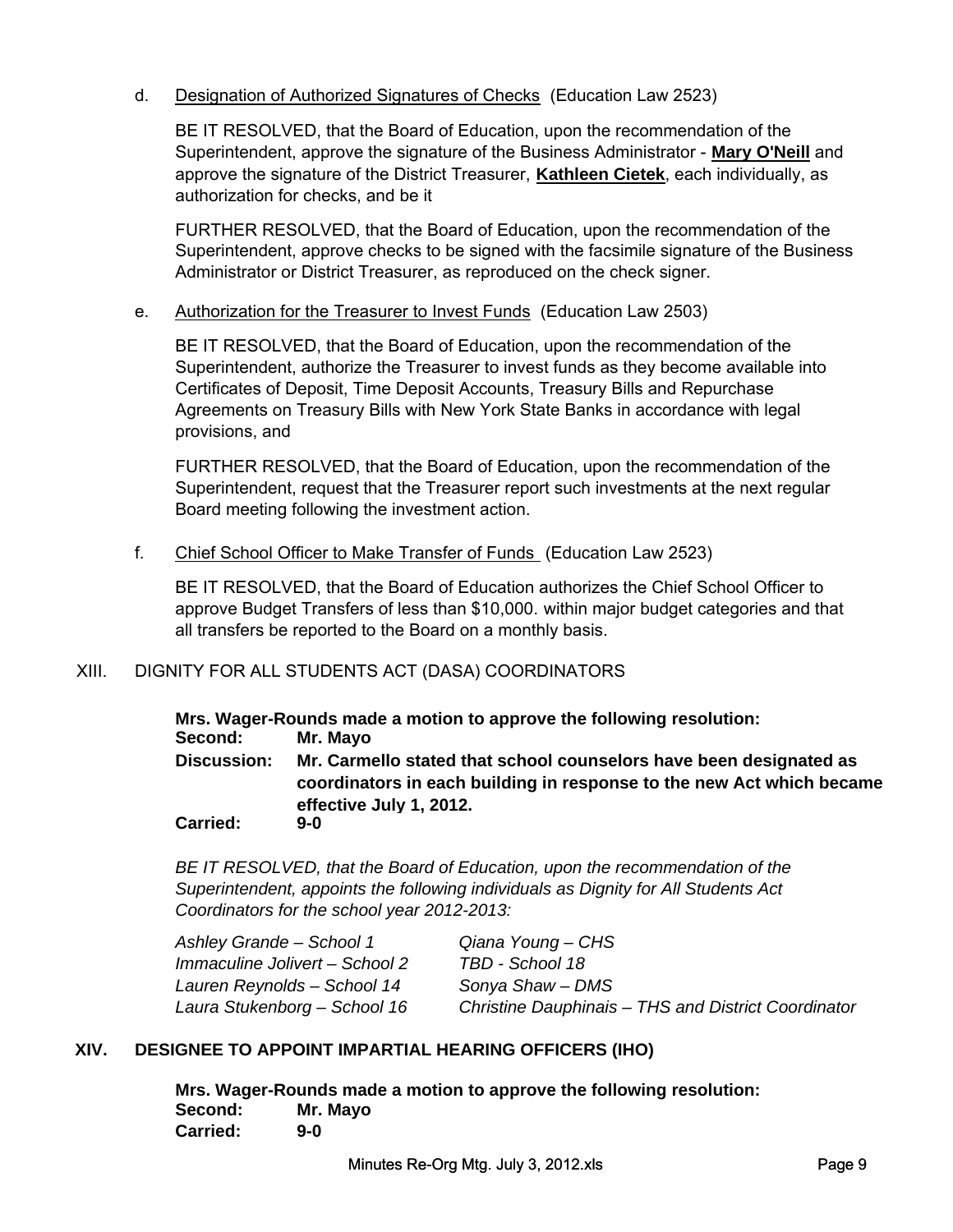BE IT RESOLVED, that the Board of Education hereby designates the Interim Superintendent of Schools to appoint Impartial Hearing Officers when necessary to comply with the due process requirements of the IDEA and 8 NYCRR Section 200.5.

#### XV. LETTER OF INTENT AUTHORIZATION

**Mrs. Wager-Rounds made a motion to approve the following resolution: Second: Mr. Mayo Carried: 9-0**

BE IT RESOLVED, that the Board of Education hereby authorizes the Interim Superintendent of Schools to extend on its behalf offer(s) of employment with the District in the form of a letter of intent to qualified candidate(s), said employment and terms and conditions thereof to be subject to and contingent upon final approval by the Board of Education pursuant to Board resolution, and said Superintendent's authority as stated herein effective through June 30, 2013.

#### XVI. BONDING OF PERSONNEL

| Mrs. Wager-Rounds made a motion to approve the following resolution: |                                                                              |  |
|----------------------------------------------------------------------|------------------------------------------------------------------------------|--|
| Second:                                                              | Mr. Mayo                                                                     |  |
| <b>Discussion:</b>                                                   | Dr. Howard explained that it is necessary for certain personnel to be bonded |  |
| <b>Carried:</b>                                                      | so they are not personally held responsible.<br>$9-0$                        |  |

a. District Treasurer, Tax Collector, Central Treasurer

BE IT RESOLVED, that the Board of Education, upon the recommendation of the Superintendent, provide with the bonding for the following positions in the amounts stated:

All employees covered by a \$200,000. blanket bond:

Superintendent of Schools Assistant Superintendents Tax Collector District Treasurer (covered by a \$1,000,000. excess policy) Business Administrator Courier Central Treasurer for Student Activities Accounts

XVII. BOARD OF EDUCATION RE-ADOPTION OF ALL POLICIES AND CODE OF ETHICS IN EFFECT 2012-2013 SCHOOL YEAR (Education Law 2503)

> **Mrs. Wager-Rounds made a motion to approve the following resolution: Second: Mr. Schofield Carried: 9-0**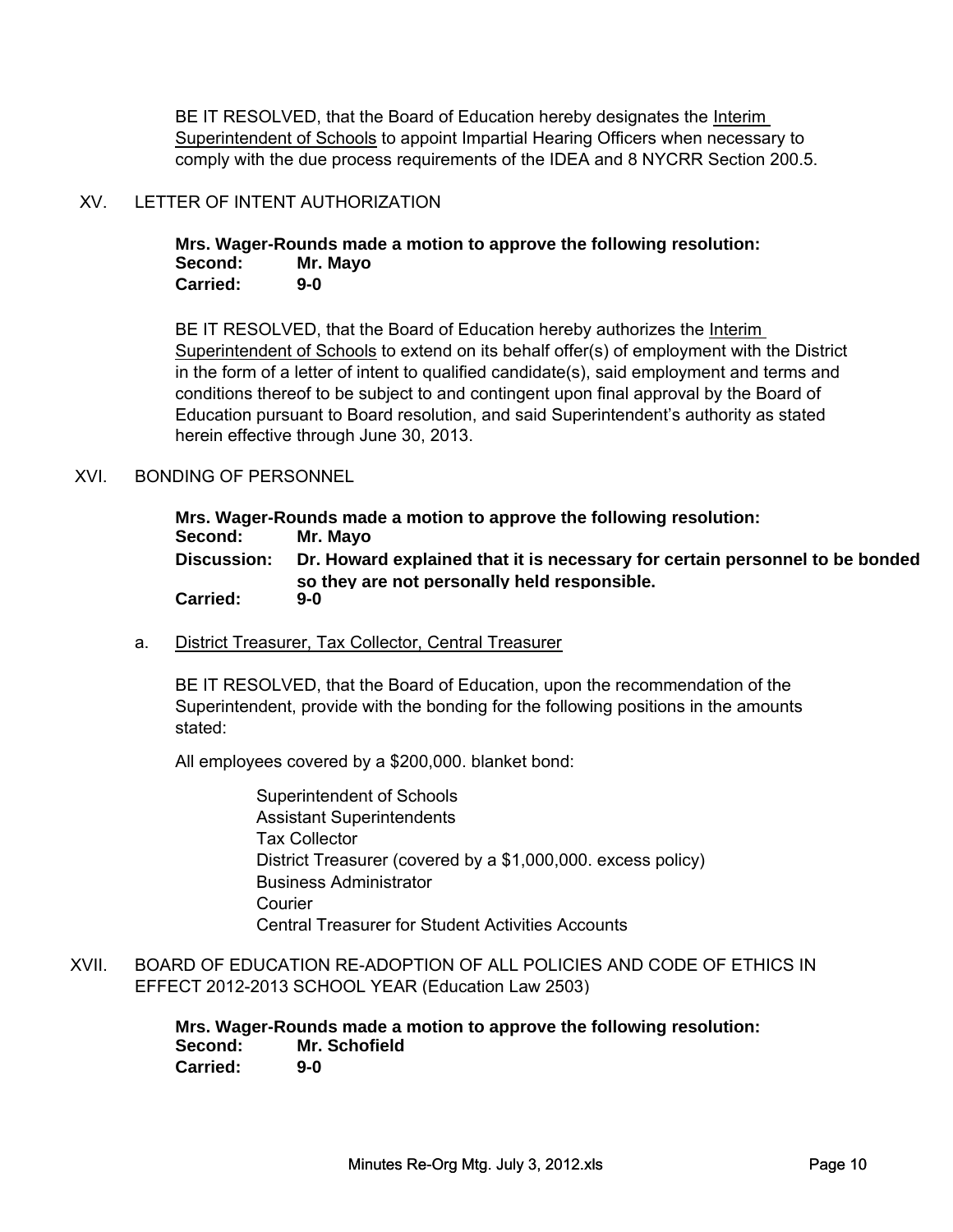BE IT RESOLVED, that the Board of Education, upon the recommendation of the Superintendent, adopt the Policies and Code of Ethics as they appear in the Board of Education's E-Policy Manual as of July 3, 2012.

*(Board members and cabinet members signed Code of Ethics)*

## XVIII. CELLULAR PHONE ASSIGNMENTS

**Mrs. Wager-Rounds made a motion to amend the following resolution to include the position of Energy Management Supervisor and remove Interpreter.** 

| Second:         | <b>Mr. Schofield</b> |
|-----------------|----------------------|
| <b>Carried:</b> | $9-0$                |

BE IT RESOLVED, that the Board of Education, upon the recommendation of the Superintendent and in accordance with District Telephones Regulation (8332-R), acknowledge the following positions which have been assigned a cell phone provided through state contract:

| Superintendent                                     | <b>Principal School 2</b>     |
|----------------------------------------------------|-------------------------------|
| <b>Business Administrator</b>                      | <b>Principal School 14</b>    |
| <b>Coordinator of Student Transportation</b>       | <b>Principal School 16</b>    |
| Director of Physical Education                     | <b>Principal School 18</b>    |
| <b>Extended School Day Facilitator</b>             | <b>Principal Carroll Hill</b> |
| 21st Century Program Director                      | Principal Doyle Mid           |
| Central Registration and Attendance (shared phone) | <b>Principal Troy High</b>    |
| <b>LEA Designee</b>                                | Add:                          |
| Director of School Facilities and Operations       | <b>Energy Manageme</b>        |
| <b>Night Custodial Supervisor</b>                  | <b>Remove:</b>                |
| Boiler Room (shared phone)                         | <b>Interpreter</b>            |

**Principal School 2 Principal School 14** Principal School 16 Principal School 18 Principal Doyle Middle School Principal Troy High School **Energy Management Supervisor** Remove: **Interpreter** 

#### XIX. MILEAGE REIMBURSEMENT RATE

**Mrs. Wager-Rounds made a motion to approve the following resolution. Second: Mr. Mayo Discussion: Mr. Schofield made a motion to amend the following resolution to have the District adopt the government's mileage reimbursement rate. Mrs. Harvin stated the District to should set the mileage reimbursement rate to coincide with the government's rate because gas prices fluctuate. Dr. Howard concurred.**

**Second: Mr. Mayo Carried: 9-0**

*BE IT RESOLVED, that the Board of Education, upon the recommendation of the Superintendent, hereby adopts the mileage reimbursement rate set by the Internal Revenue Service for 2012-13 school year.*